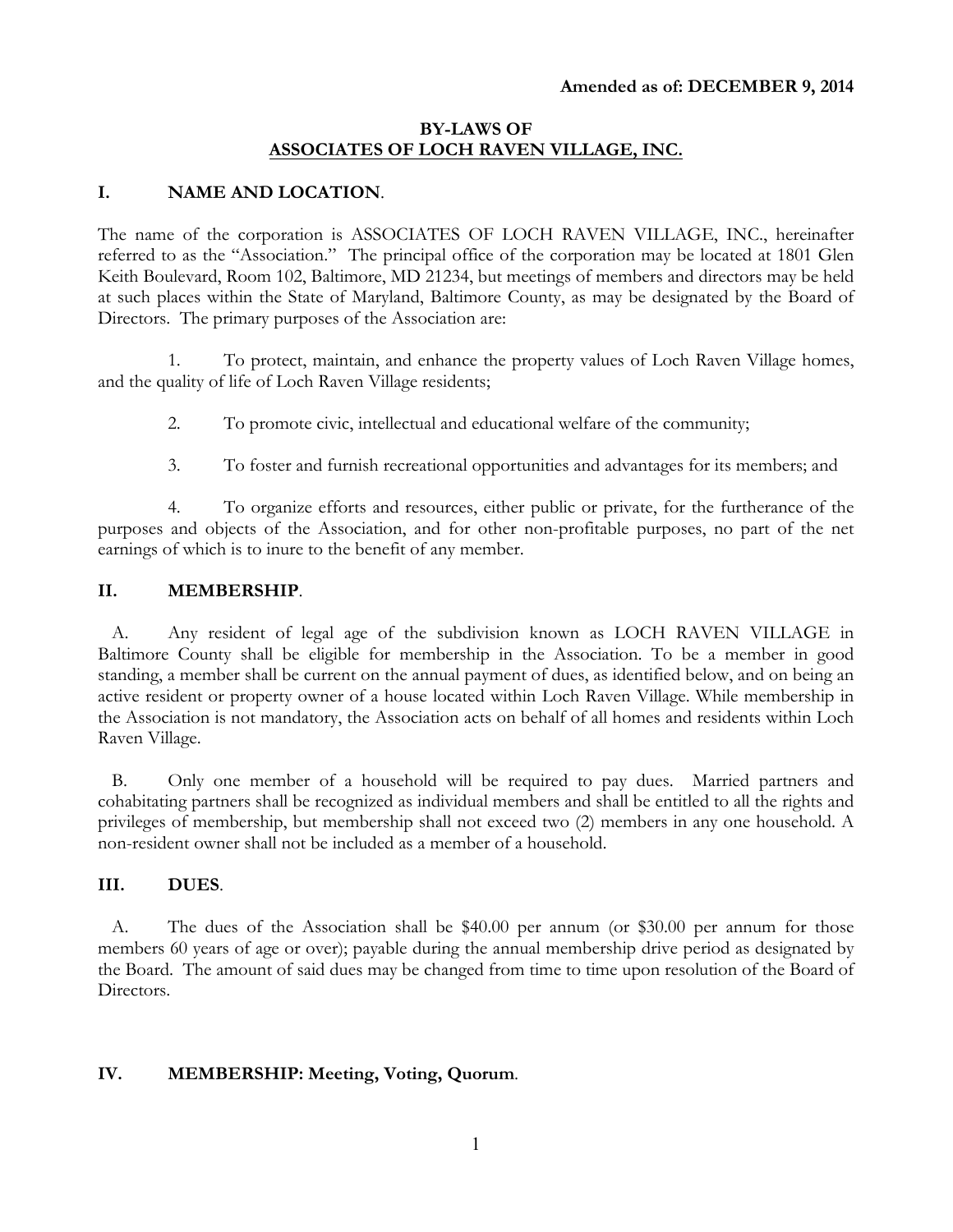#### A. ANNUAL MEETING OF MEMBERS:

1. The annual meeting of the members of the Association shall be held at such place as designated by the Board of Directors, on the second Wednesday of April in each year for the purpose of electing Directors or for the transaction of such other business as may be brought before the meeting. Notice of the date, time and place of the meeting shall be given at least two (2) weeks prior to said meeting.

### B. SPECIAL MEETING OF MEMBERS:

1. Special meetings of members may be held at the principal office of the Association in the State of Maryland or elsewhere in the State of Maryland whenever called in writing.

2. Notice of such special meeting of the members, indicating the object or objects thereof, shall be communicated in writing, via e-mail or other electronic means and therefore, distributed at or to each home within the subdivision of Loch Raven Village wherein resides a member of the Association at least ten (10) days before such meeting.

3. Special meetings of the members for any purpose or purposes, unless otherwise specifically prescribed by statute, may be called by the President or, in his/her absence, the Vice-President, and shall be called by the President, Vice-President, or the Secretary at the request in writing of a majority of the Board of Directors or of at least thirty (30) members in good standing. Such request shall state the purpose or purposes of the proposed meeting.

4. If the person to whom such request in writing is made shall fail to issue a call for such meeting within three (3) days after receipt of such request, then a majority of the Board of Directors, or at least thirty (30) members in good standing, may do so by giving at least fifteen (15) day written notice of the time, place and object of the meeting by advertisement inserted in a daily or weekly newspaper published in Baltimore County.

### C. QUORUM:

1. A majority of the Association members in good standing present at any regular or special meeting of the members shall constitute a quorum.

### D. ORGANIZATION:

1. The President, or in his/her absence, the Vice-President there present, shall call the meeting of the members to order and shall act as Chairman of such meetings. The Secretary of the Association, or in the Secretary's absence, an assistant Secretary, shall act as Secretary of all meetings of the members; but in the absence of the Secretary and any assistant Secretary at any meeting of the members, the presiding officer may appoint a person to act as Secretary of the meeting.

### E. VOTING:

1. Each member in good standing, as defined above, shall be entitled to one vote. Votes must be cast in person. The vote for Directors and, upon demand of any member, a vote upon any question before the meeting, shall be by ballot or show of hands. All elections shall be had and all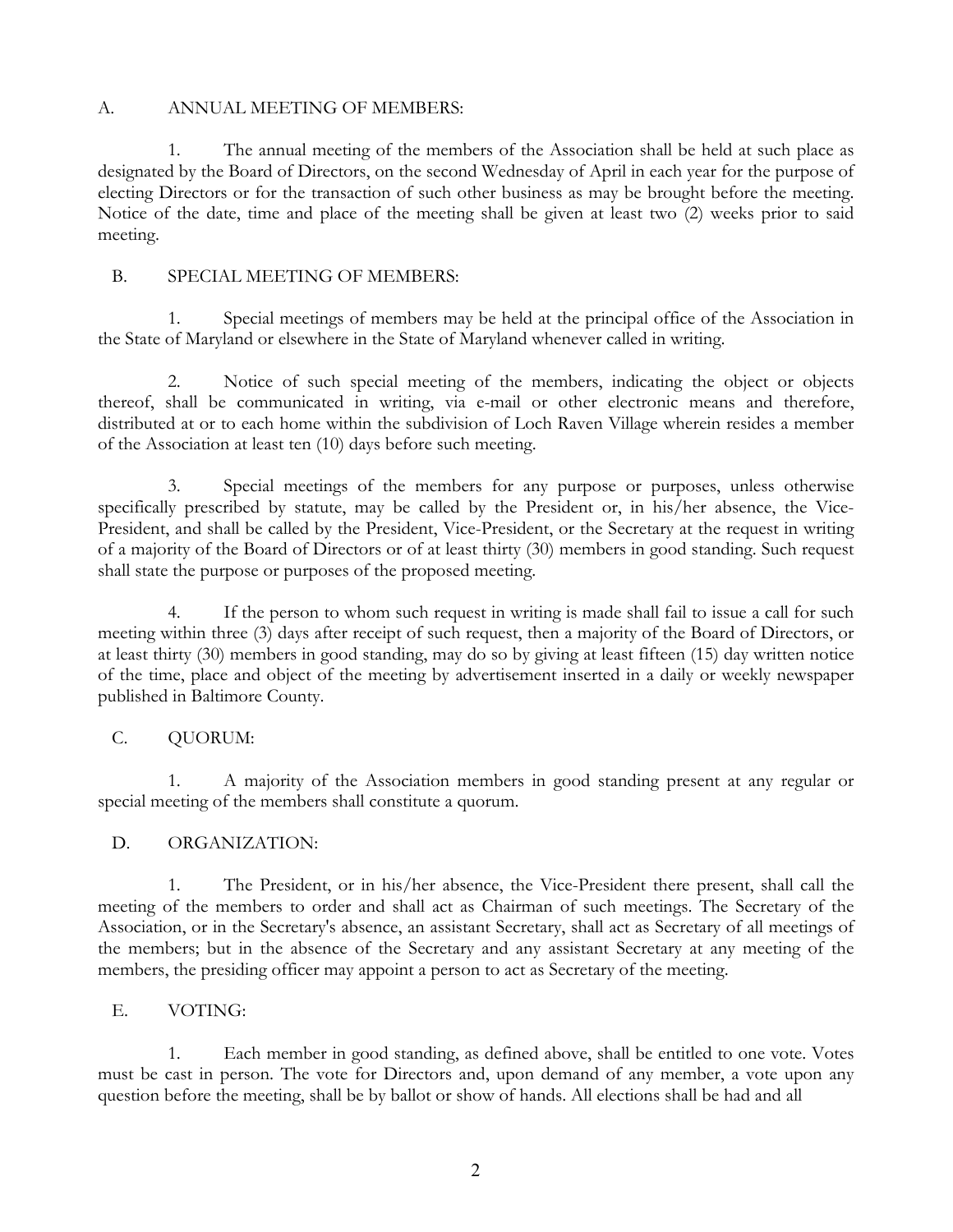questions decided by a plurality vote, except as otherwise provided by law or by the Articles of Incorporation.

# **V. DIRECTORS**.

# A. BOARD OF DIRECTORS:

1. The business and property of the Association shall be managed and controlled by a Board of Directors as in these Bylaws provided. The number of directors shall be no more than 15, but may be amended by affirmative vote of the majority of all Directors. No such vote to amend the number of Directors shall take place unless all Directors are notified in writing, e-mail, or other electronic means of the vote, date, time and location. Each member shall serve a 3-year term.

2. All directors shall be members in good standing prior to and upon election and shall maintain such status as members in good standing throughout their terms. Any person not a member in good standing shall be ineligible to serve as a director. Any director that fails to maintain status as a member in good standing shall, upon reasonable notice to become a member in good standing, be subject to removal as a director in accordance with these Bylaws.

3. No director shall receive compensation for any service he/she may render to the Association in his/her capacity as a Director. However, any Director may be reimbursed for his/her actual reasonable expenses incurred in the performance of his/her duties as a Director.

### B. VACANCIES:

1. In the case of any vacancy on the Board of Directors through death, resignation, disqualification or removal or other cause, the remaining Directors by affirmative vote of the majority thereof, may elect a successor or successors to hold office for the unexpired portion of the term of such Director whose place shall be vacant and until the election of their successor.

### C. VOTING

1. An affirmative vote of a majority of those present shall be necessary for the passage of any resolution of the Board of Directors.

### D. QUORUM:

1. A majority of the number of all Directors shall constitute a quorum for any business, action, or vote , but if at any meeting of the Board of Directors there shall be less than a quorum present, a majority of those present may adjourn the meeting until such time as a quorum shall be present. Every act or decision done or made by a majority of the Directors present at a duly held meeting at which a quorum is present shall be regarded as the act of the Board of Directors.

### E. MEETINGS

1. PLACE OF MEETING: The Directors may hold their meeting and may have an office and keep the books of the Association (except as may otherwise be specifically provided by law)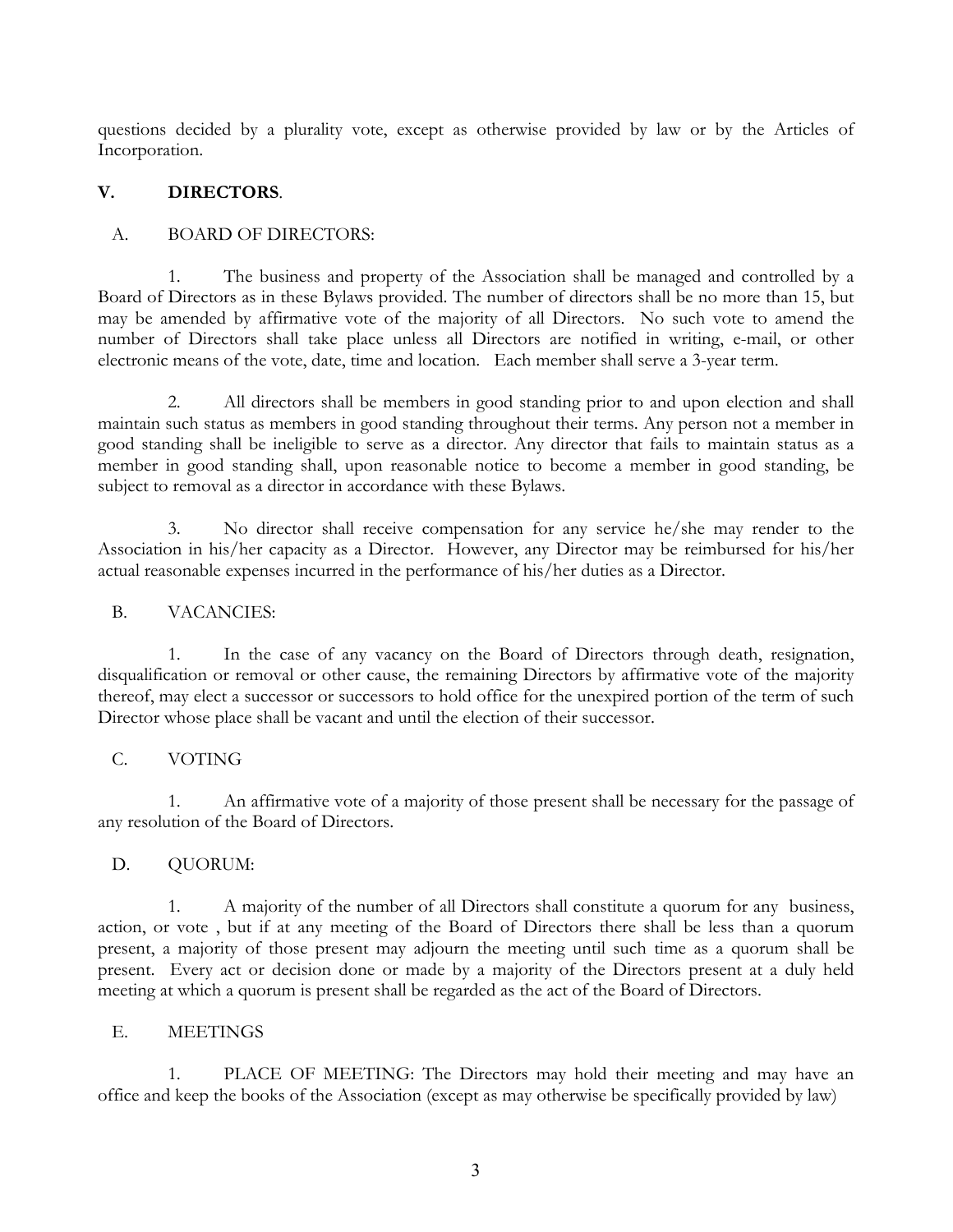in such place or places, in the State of Maryland, as the Board of Directors may from time to time determine.

2. REGULAR MEETINGS: Regular meetings of the Board of Directors shall be held on the second Wednesday of each month, excluding the month of August, in each year. No notice shall be required for any regular meeting of the Board of Directors. Should said meeting fall upon a legal holiday, then that meeting shall be held at the same time on the next day which is not a legal holiday or other date agreed upon by affirmative vote of the majority of all Directors.

3. SPECIAL MEETINGS: Special meetings of the Board of Directors shall be held whenever called by the direction of the President or Vice-President, and must be called by the President or the Secretary upon the written request of the majority of the Board of Directors.

a. NOTICE OF SPECIAL MEETING: The Secretary shall give notice of each special meeting of the Board of Directors, by mailing, e-mailing, or communicating by telephonic other electronic means such notice at least three (3) days prior to the meeting -; Unless otherwise indicated in the notice thereof, any business may be transacted at any special meeting. At any meeting at which every Director shall be present, even though without notice, any business may be transacted. Any Director may in writing or via e-mail waive notice of the time, place and object of any special meeting.

4. ACTION TAKEN WITHOUT A MEETING: Upon approval of the majority of all directors, the directors shall have the right to proceed, conduct business, take action, and vote on matters without the requirement of an in-person meeting of Board members. Upon such approval, any business, action, and/or votes may be conducted and/or obtained via e-mail, telephone, other audio or video conferencing or electronic means.

a. Consistent with Paragraph V(C) above, an affirmative vote of a majority of those Directors attending and/or responding shall be necessary for the passage of any resolution of the Board of Directors. Any business or action so approved shall have the same effect as though taken at an in-person meeting of the directors. No business, actions, or vote under this section shall take effect unless and/or until a quorum has appeared, responded or otherwise participated.

b. For any business, action, or vote taking place by e-mail, the vote shall have a deadline of not less than 24 hours for response time, absent extraordinary circumstances requiring immediate action. Any absence of response shall be considered an abstention.

### F. ORDER OF BUSINESS:

1. At meetings of the Board of Directors, business shall be transacted in such order as from time to time the Board may determine. At all meetings of the Board of Directors, the President of the Association, or in the President's absence, the Vice-President there present, shall preside.

2. The following matters shall be addressed at each meeting, unless good cause exists, including time constraints, to omit or postpone certain reports, items, or business to allow more time to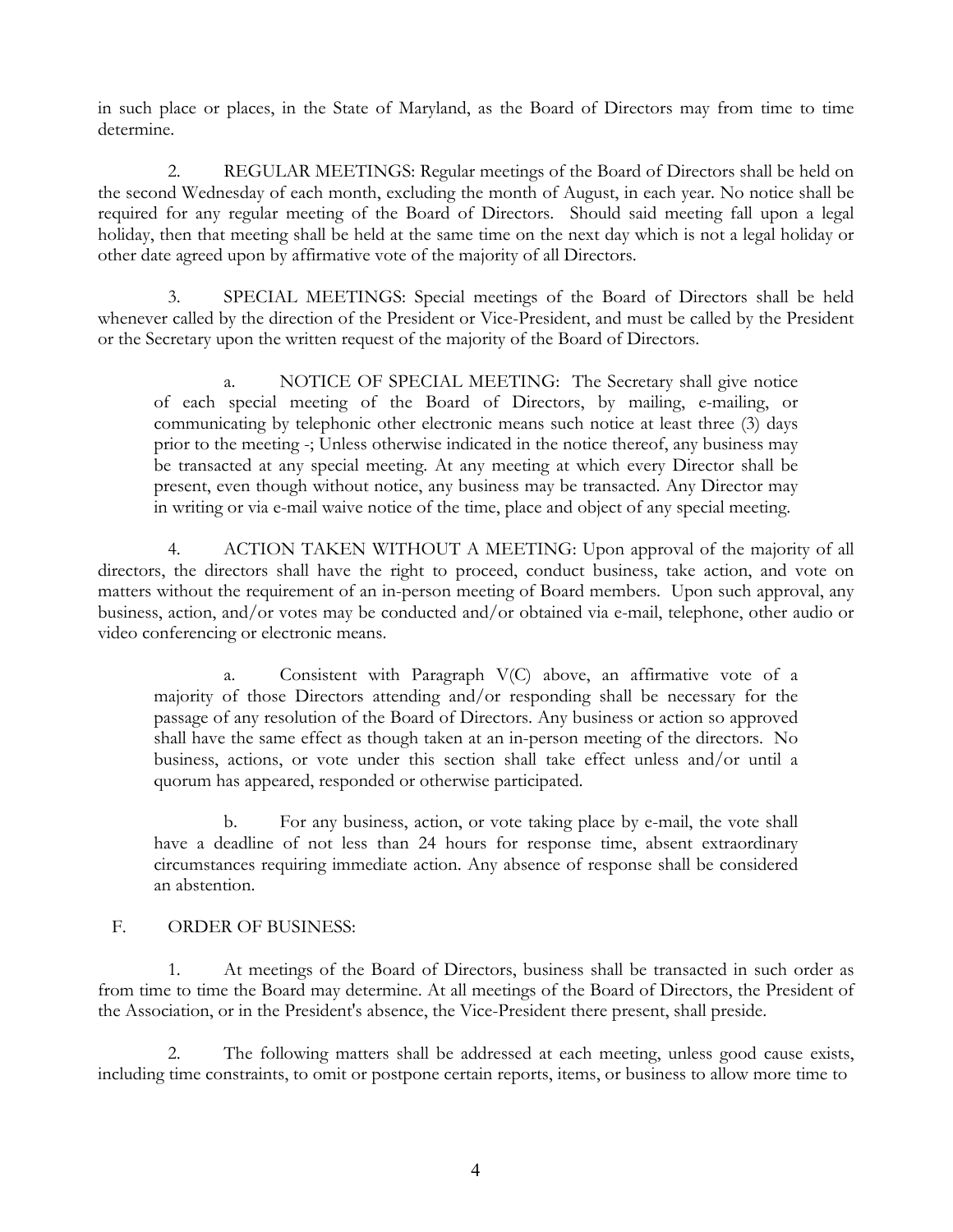address urgent matters, matters that will take more discussion, guest speakers, or as otherwise appropriate:

- a. Calling to order
- b. Minutes of the previous meeting
- c. Reports of Officers
- d. Reports of Committees
- e. Communications and bills
- f. Unfinished business
- g. New business
- h. Adjournment

3. In the absence of provisions in the Bylaws of this Association, the proceedings shall be conducted in accordance with Roberts Rules and Regulations (current edition).

# G. REMOVAL:

1. Any Director may be removed with or without cause by the affirmative vote of the majority of the members in good standing present at the annual meeting or any special meeting of the members regularly called for that purpose. Failure of a Director to attend two (2) regular meetings of the Board of Directors without just cause shall constitute grounds for removal. Removal of Directors may be initiated and acted upon by the majority of Directors at a regular or annual meeting of the Association or Board of Directors. In the event of death, resignation or removal of a Director, his/her successor shall be selected by the remaining members of the Board and shall serve for the unexpired term of his/her predecessor.

### H. INDEMNIFICATION:

1. Each Director of the Association, in consideration of his/her services as such, shall be indemnified by the Association to the extent permitted by law against expenses and liabilities reasonably incurred by him/her in connection with the defense of any action, suit or proceeding, civil or criminal, to which he/she may be a party by reason of his/her past or present role in the Association unless such action was a result of gross neglect or willful misconduct.

# **VI. POWERS AND DUTIES OF THE BOARD OF DIRECTORS**.

A. POWERS. The Board of Directors shall have power:

1. To suspend the voting rights of a member during any period in which such member shall be in default in the payment of any assessment levied by the Association.

2. To exercise for the Association all powers, duties and authority vested in or delegated to this Association not reserved to the membership by other provisions of these By-Laws, the Articles of Incorporation, or the Declaration, as the case may be.

3. To employ a manager, an independent contractor, or such other employee(s) as they deem necessary.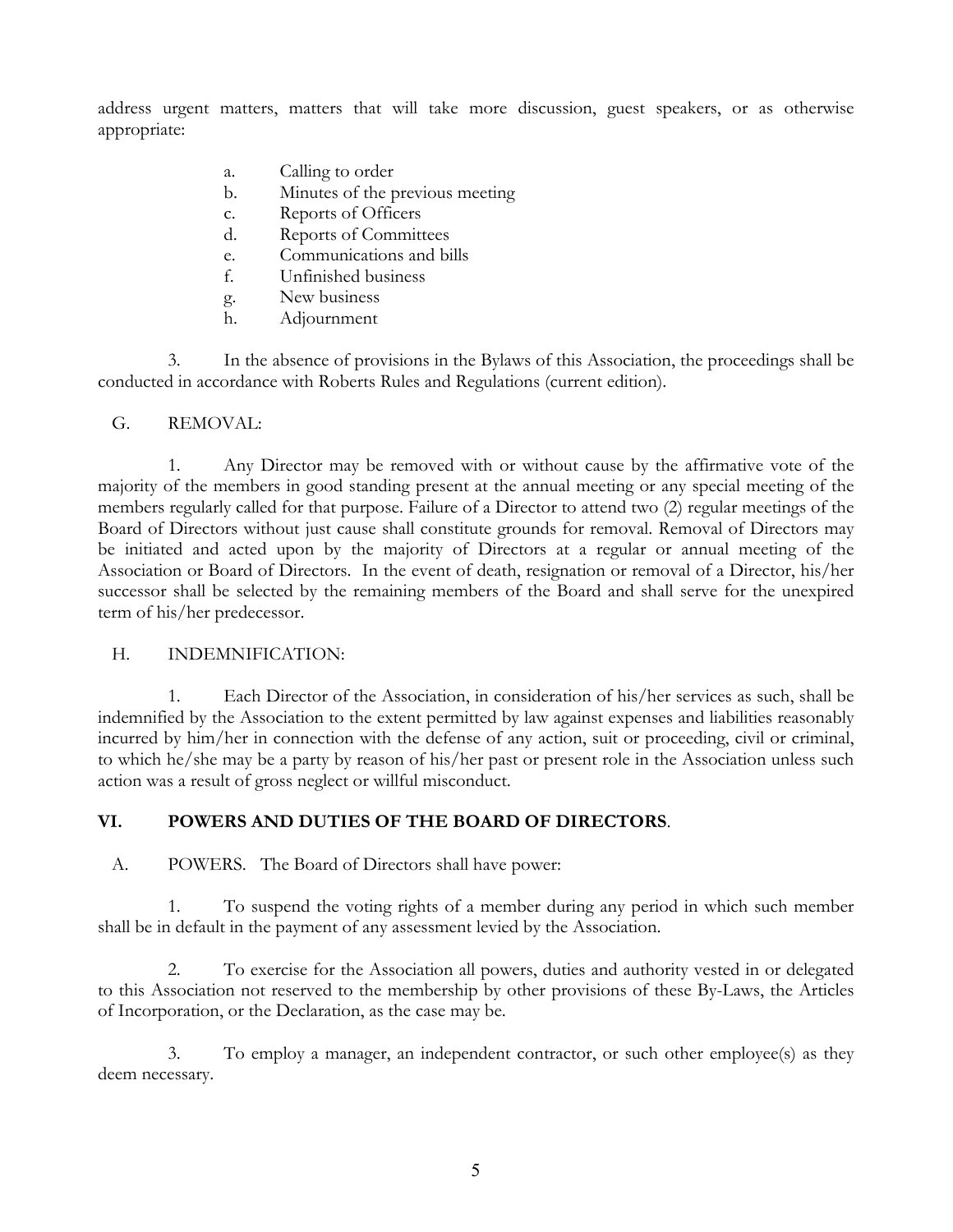B. DUTIES. It shall be the duty of the Board of Directors:

1. To supervise all officers, agents and employees of the Association, and to see that their duties are properly performed.

2. To procure and maintain adequate liability and other insurance, so as to provide maximum coverage for its agents in accordance with Maryland law; the policy shall cover liability incurred by the Association and/or its agents, as a result of the acts or omissions of its agents in providing services or performing duties on behalf of the Association.

# **VII. OFFICERS**.

### A. ELECTION/APPOINTMENT/RESIGNATION AND REMOVAL:

1. At the first meeting of the Board of Directors, held after the annual meeting of the members of the Association, the Board of Directors shall elect the following officers of the Association, none of which, except the President and Vice-President, need be a member of the Board of Directors, to wit: a President, a Vice-President, a Secretary and a Treasurer. The Board of Directors may also elect or appoint one or more assistant Vice-Presidents, one or more assistant Secretaries, one or more assistant Treasurers, and such additional officers as it may from time to time see fit.

2. All officers at all times shall be members of good standing.

3. Any officer may be removed from office with or without cause by the Board of Directors. Any officer may resign at any time by giving written notice to the board, the president or the secretary. Such resignation shall take effect on the date of receipt of such notice or at any later time specified therein and, unless otherwise specified therein, the acceptance of such resignation shall not be necessary to make it effective.

4. All checks issued and promissory notes agreed upon by the Association shall be signed by any two officers, except for the Treasurer.

### B. DUTIES OF THE PRESIDENT:

1. The duties of the President are as follows: The President shall be the chief executive officer of the Association; the President shall preside at all meetings of the members of the Association, of the Board of Directors and of any executive committee. Subject to the Board of Directors, the President shall have general charge of the business of the Association. The President shall keep the Board of Directors fully informed and shall freely consult with them concerning the business of the Association in his/her charge. The President shall sign and execute all authorized bonds, contracts or other obligations in the name of the Association. The President shall do and perform such other duties as from time to time may be assigned to him/her by the Board of Directors.

### C. DUTIES OF THE VICE-PRESIDENT:

1. The Vice-President shall perform the duties of the President in the absence of the President, his/her inability, conflict of interest, or refusal to act, and shall respectively perform such other duties as may from time to time be assigned by the Board of Directors.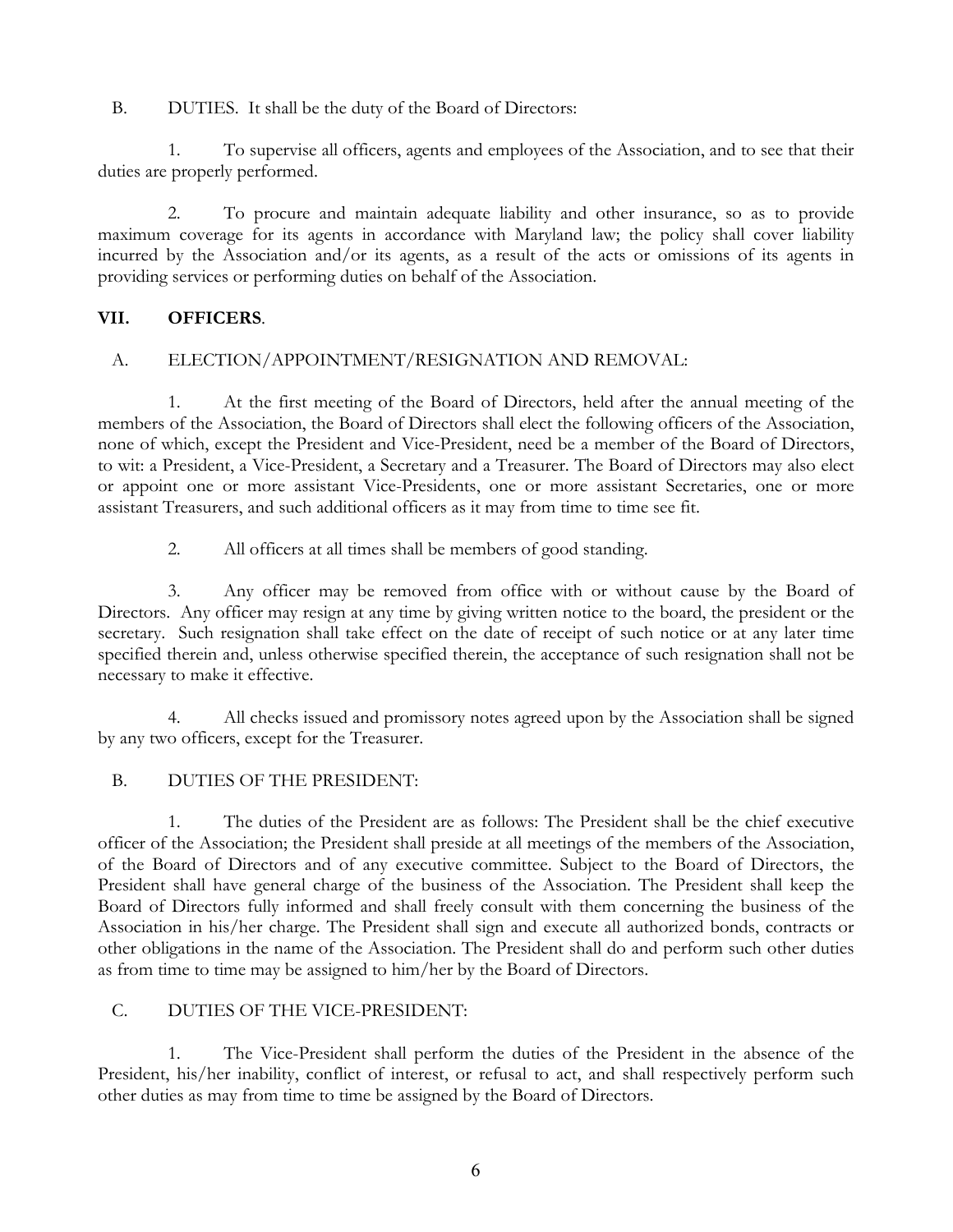#### D. DUTIES OF THE SECRETARY:

1. The Secretary shall record the votes and keep the minutes of all meetings of the Board of Directors, the members of the Association and of the executive committee; the Secretary shall maintain in cooperation with the Treasurer, a list of members of the Association; the Secretary shall attend to the giving and certifying of all notices of the Association; the Secretary shall affix the seal of the Association to all contracts and documents executed by the proper corporate office or officers and shall, in general, perform all of the duties incident to the office of the Secretary of a corporation.

### E. DUTIES OF THE TREASURER:

1. The Treasurer shall receive and deposit in appropriate bank accounts all monies of the Association, and shall disburse such funds as directed by resolution of the Board of Directors, - keep proper books of account, cause an annual audit or review of the Association books to be made by a certified public accountant at the completion of each fiscal year, and shall prepare an annual budget and statement of income and expenditures to be presented to the membership at its regular annual meeting, and deliver a copy of each to the members. In addition, the Treasurer shall issue a  $\vert$  report regularly, but not less than quarterly listing the current budget variances by line item, all receipts, all expenditures and the current account balances for the preceding reporting period; upon request and at reasonable hours cause the books and records of the Association, or duplicates thereof, to be exhibited to any member of the Board of Directors; and fully cooperate with those conducting the annual audit or review of the accounts of the Association.

a. AUDIT/REVIEW: The Directors shall vote, in accordance with Paragraphs V(C) and V(D) above, each year to have a certified public accountant conduct either an audit or a review, as reflected in Paragraph VII (E)(1).

### **VIII. FUNDS**.

A. The funds of the Association shall be deposited in such banks or banking institutions as may from time to time be designated by the Board of Directors or by its executive committee, and shall be subject to check, made in the corporate name and signed by at least two (2) officers, which officers shall also be authorized to make, collect, discount, negotiate, endorse and assign in the corporate name, acting jointly only, all checks, drafts, notes and other negotiable paper, payable to or by the Association.

B. The Treasurer's books of account shall be audited or reviewed yearly, and at such additional times as may be prescribed by the Board of Directors, by auditors/reviewers selected by the Board of Directors. The results of such audit or review shall be reported to the next general meeting of the Association members. Any cost thereof shall be borne by the Association.

C. The Board of Directors will be notified and a simple majority must approve expenditure exceeding \$250 not provided within the approved annual budget.

D. In no event shall any debit or similar card be issued in connection with any account holding funds of the Association.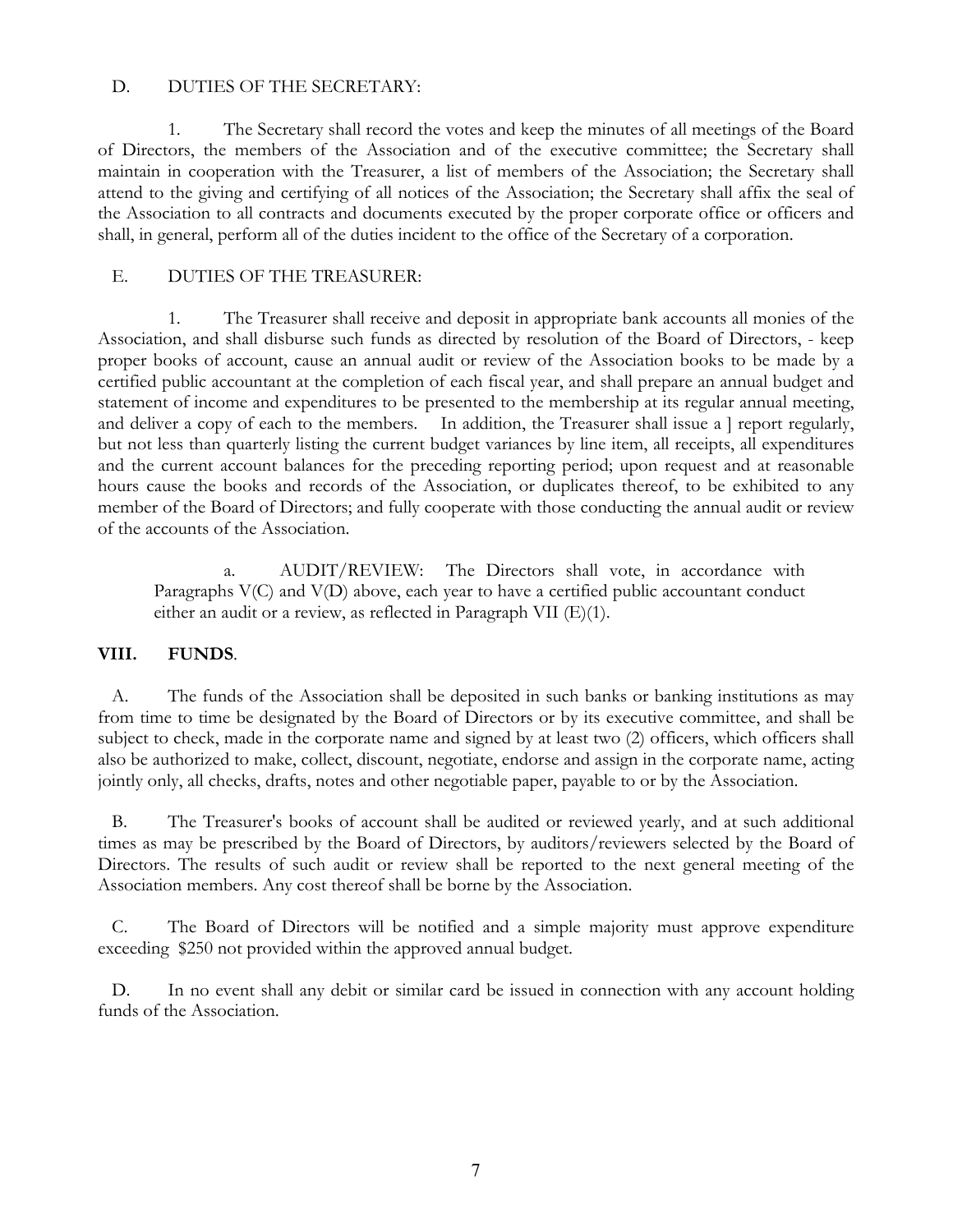### **IX. COMMITTEES**.

A. The President shall appoint members of the Association to the following standing Committees:

1. Building Restriction Committee

B. In addition, the Board of Directors may appoint from time to time such additional committees as are deemed necessary or appropriate in carrying out its purposes.

# **XI. AMENDMENTS**.

A. The members entitled to vote shall have full power to make, alter and repeal the Bylaws of the Association. The Board of Directors is hereby authorized to make, alter and repeal additional and supplementary Bylaws, not inconsistent with any of the Bylaws adopted as aforesaid, but any such additional or supplementary Bylaws may be altered or repealed by the members of the Association.

B. Any and all provisions of these Bylaws may be altered, amended, added to, or repealed, by a majority of the members in good standing present at any regular or special meeting of the members, provided that a copy of any proposed amendment shall be made available to the residence of each member of the Associates of Loch Raven Village, at least ten (10) days prior to the meeting at which the same is to be acted on. A copy of any proposed amendment may be e-mailed or communicated via other electronic means.

# **XII. SEAL**.

A. The Association shall have a seal in circular form having within its circumference the name of the Association and year of its incorporation. The seal of the Association shall be impressed hereon.

### **XIII. MISCELLANEOUS**.

A. The Board of Directors may require any officer to give a bond to the Association, conditioned upon the faithful discharge of their duties with corporate surety and in such amount as may be satisfactory to the Board of Directors; the cost of said bond to be borne by the Association.

B. In the event of dissolution of this Association, the assets of the Association shall be distributed for one or more of the exempt purposes specified in Section 501 (c) (3) of the Internal Revenue Code of 1954 as from time to time amended.

C. The fiscal year of the Association shall begin on the first  $(1<sup>s</sup>)$  day of January and end on the thirty-first (31<sup>st</sup>) day of December every year, except that the first fiscal year shall begin on the date of incorporation.